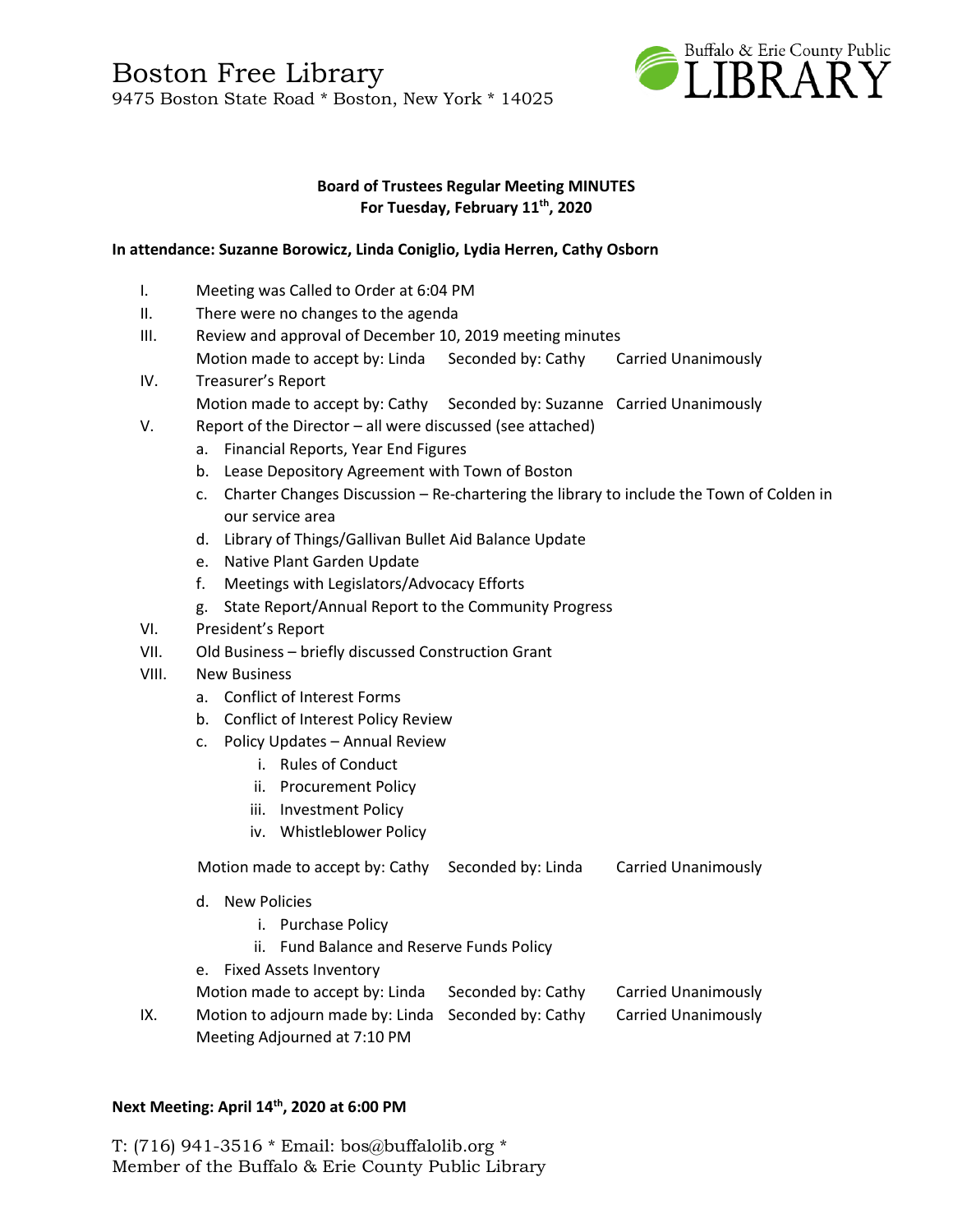

Librarian's Report – February 11, 2020

1. Contract Account Balance: \$3361.82

|      | Checks written since the last board meeting |          |
|------|---------------------------------------------|----------|
| 2314 | Chevalier – Salting $12/6$ and $12/12$      | \$220.00 |
| 2315 | Rucker Lumber – Faucet for Utility Sink     | \$63.96  |
| 2316 | Fire Safety Systems Alarm Monitoring        | \$240.00 |
| 2317 | Erie County Water Authority                 | \$49.81  |
| 2318 | Republic Services – Garbage                 | \$68.82  |
| 2319 | Postmaster – Stamps                         | \$55.00  |
| 2320 | Chevalier – Salting $1/20$ and $1/28$       | \$220.00 |
| 2321 | <b>Rucker Lumber – Paint Supplies</b>       | \$50.45  |

## 2. System Paid Expense Report:

As of 12/31/2019, the library had a surplus of \$2,434.09 from savings in wages, natural gas, electricity, and employer FICA. Our Payroll Report for Pay Period 26 showed \$3,572.78 in surplus, largely due to staff taking unpaid vacation, holidays and sick time throughout the year. This does not however get returned to the library. We were granted a county appropriation of \$3,316 for 2020 to help cover costs this year to make up for the fact that more patrons are paying fines online. Included in that amount is the \$500 of programming funds for the year. Tracy is still working on 2019 year end numbers to determine whether the Association will be able to be reimbursed any for the \$1,000 that was transferred to the contract account.

3. Association Account Updates

After reviewing final 2019 numbers, I made some adjustments to the 2020 Association Budget and it is now posted online. Moving forward, the Association must continue to develop and publish a budget annually to meet the New Minimum State Standards.

4. Lease Depository Agreement

The Town of Boston has renewed the Lease Depository Agreement for 2020. We will be receiving a \$1,000 check from the Town of Boston in the next few days. The agreement must be signed at Town Hall by the President of the Association.

- 5. Charter Updates
	- a. I have been in contact with Mary Beth Farr, the liaison to the NYS Education Department and Mary Jean Jakubowski about the possibility of updating our current library charter to officially incorporate the Town of Colden. Mary Beth is looking into the specifics for us and will draft the changes.
	- b. The Town of Boston is currently listed as 8,023 people.

T: (716) 941-3516 \* Email: [bos@buffalolib.org](mailto:bos@buffalolib.org) \* Member of the Buffalo & Erie County Public Library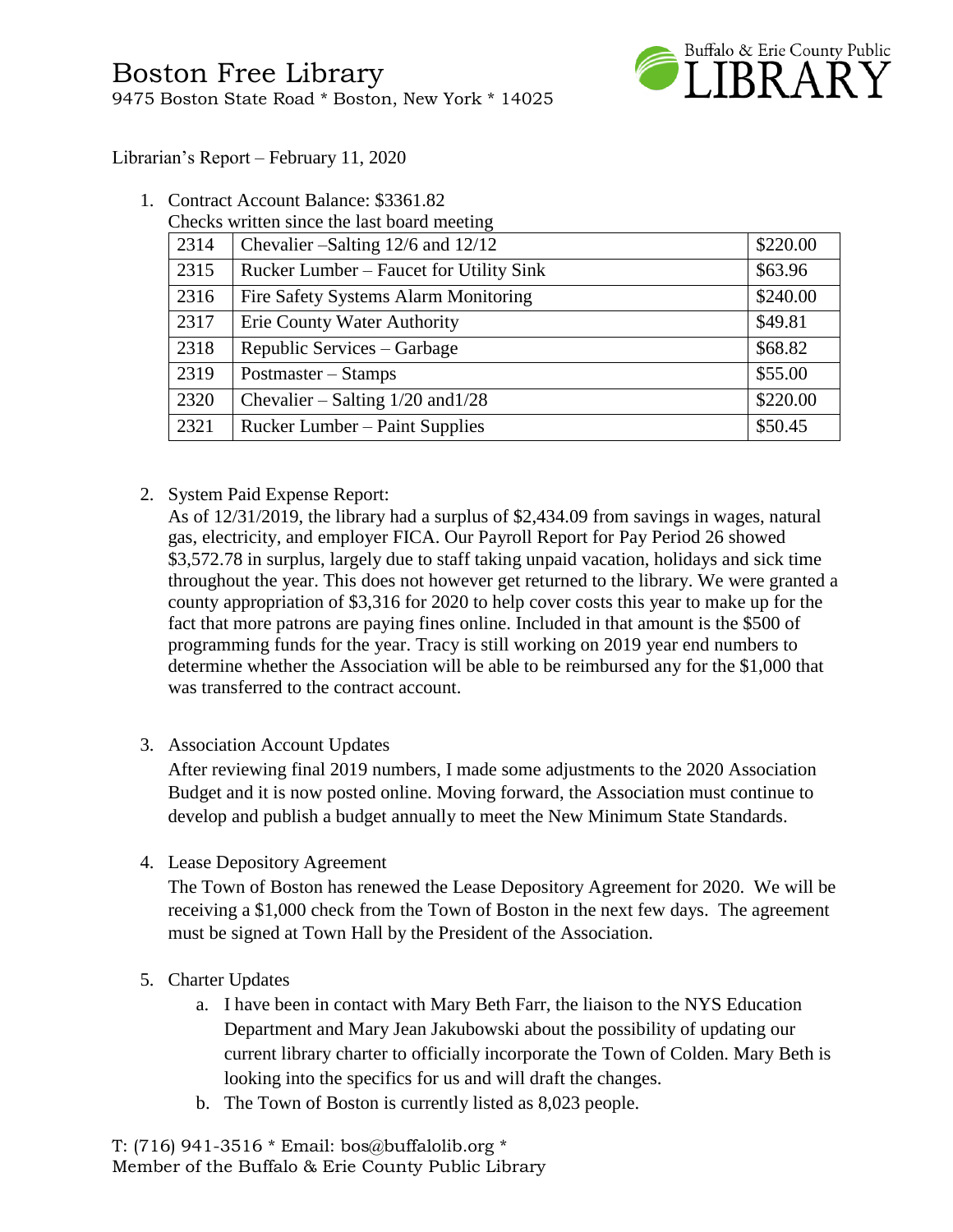# Boston Free Library

9475 Boston State Road \* Boston, New York \* 14025



- c. The Town of Colden is 3,265 people as of the last census. It is currently not served by a chartered library and is considered an underserved area of Erie County. Given the support we have received from the Town of Colden in the past several years including the \$1,000 donation they have been providing annually, I would like to recognize their support by officially changing the charter. This will also more accurately reflect our service area. We will need to discuss the change with the Town of Colden Board and get their approval.
- d. The charter change will not alter our current standards for open hours or director education and we are not requesting any additional funding. It will change our service population from 8,023 to approximately 11,288 depending on the 2020 census results. Current minimum open hours for service populations are:
	- i. Population Minimum Weekly Hours Open

| Up to $500$       | 12 |
|-------------------|----|
| 500-2,499         | 20 |
| 2,500-4,999       | 25 |
| 5,000-14,999      | 35 |
| 15,000-24,999     | 40 |
| 25,000-99,999     | 55 |
| 100,000 and above | 60 |
|                   |    |

- 6. Library of Things Gallivan Grant Bullet Aid
	- a. Our Library of Things is up and running and generating a lot of interest. The Springville Penny Saver, Springville Times, Springville Journal and Hamburg Sun all ran articles regarding the Library of Things and new technology available at the Boston Free Library.
	- b. The Bullet Aid Balance is currently at \$3,700. Depending on the popularity of certain items in the collection, we can look at expanding by purchasing different items or duplicates of particularly popular items. So far the green screen, projector and screen, radon detector, film conversion devices, trail camera and karaoke machine have been checked out.
- 7. Native Plant Garden Update
	- a. With spring approaching, we will be working on the Native Plant Garden as soon as weather permits. We have Eagle Scout Joshua Buckley set to build the fence and help with hardscape for the garden. Plants purchased last fall are set to be transplanted when the space is set up.
- 8. Statistics, State Report and Annual Report to the Community
	- a. The State Report is currently in progress for 2019. Non-financials are nearly completed and the financial section will be completed in March. In preparation for these reports and upcoming legislative meetings, annual statistics were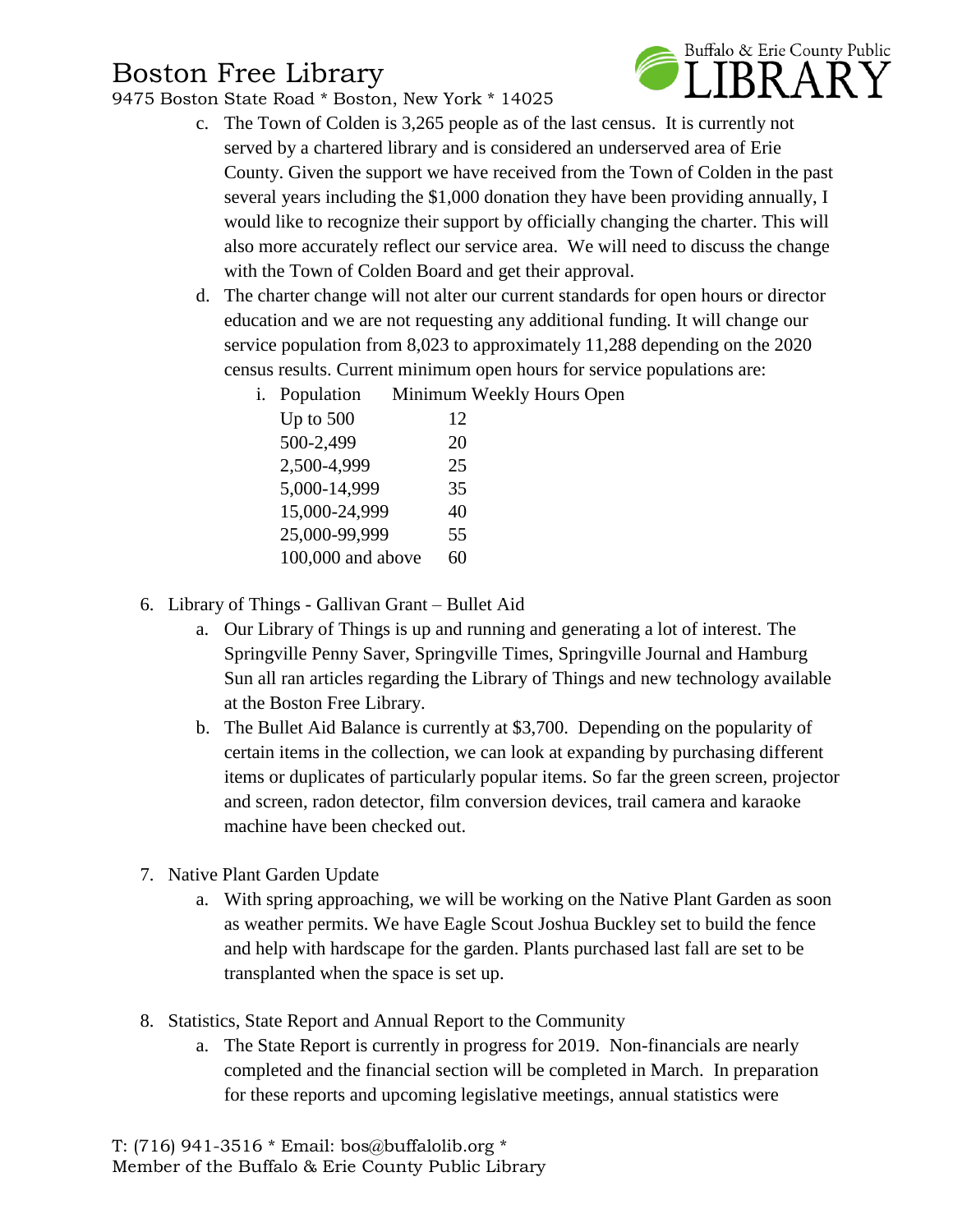# Boston Free Library

9475 Boston State Road \* Boston, New York \* 14025



reviewed and compiled into a brochure. As we get closer to May, this brochure will be revised as the 2019 Report to the Community. Are there specifics that should be listed on the Association Report beyond the membership form? Are dues going to remain the same for 2020?

- 9. Meetings and Outreach
	- a. January 8<sup>th</sup> Central Manager's Meeting
	- b. January  $11<sup>th</sup> ACT$  Meeting Orchard Park
		- i. Next Meeting March  $14<sup>th</sup>$  at Central is the Annual Workshop from 9-12
		- ii. Trustee Education Requirements as part of the New Minimum State Standards for Public Libraries – ACT Meetings and Webinars will count towards the annual requirement. Effective 1/1/2021
		- iii. Please complete the survey that was distributed by email regarding trustee education topics by Friday 2/14/20
	- c. January 15<sup>th</sup> Anna Reinstein Library Contracting Managers/Directors Meeting
	- d. January 29<sup>th</sup> Outreach at Churchill Child Care Center
	- e. February  $12<sup>th</sup>$  Central Manager's Meeting
	- f. February 19<sup>th</sup> Outreach at Churchill Child Care Center
	- g. February 20<sup>th</sup> Financial Training at Orchard Park
	- h. February  $25<sup>th</sup>$  Census Training at JBR
	- i. March  $5<sup>th</sup>$  Advocacy Meeting with Senator Gallivan and Assemblymember DiPietro at Elma at 1:30
		- i. As part of advocacy efforts with WNYLRC these meetings are an opportunity to meet directly with lawmakers to discuss the continued importance of NYS and Federal funding for libraries.
		- ii. We are also participating in a letter writing campaign to send hand written letters to Senators, Assemblymembers and Governor Cuomo to reinforce the importance of funding to attempt to restore cuts proposed by Governor Cuomo. Letters will be accepted and mailed through March.
- 10. Programming Statistics

Although 2019 saw a decrease in circulation of approximately 9% and a door count decrease of about 4.4%, our programming numbers and outreach statistics are on the rise. Last year saw an increase in programming attendance of over 20% with total program attendance of 3,370 for the year. Of that number, nearly 500 were from outreach programs like story times at Churchill Child Care, Seniors Meetings, School Outreach Programs and cooperative efforts with the bookmobile at Boston LEAF and Colden Art Festival.

- 11. Upcoming Spring Programming
	- a. Ongoing